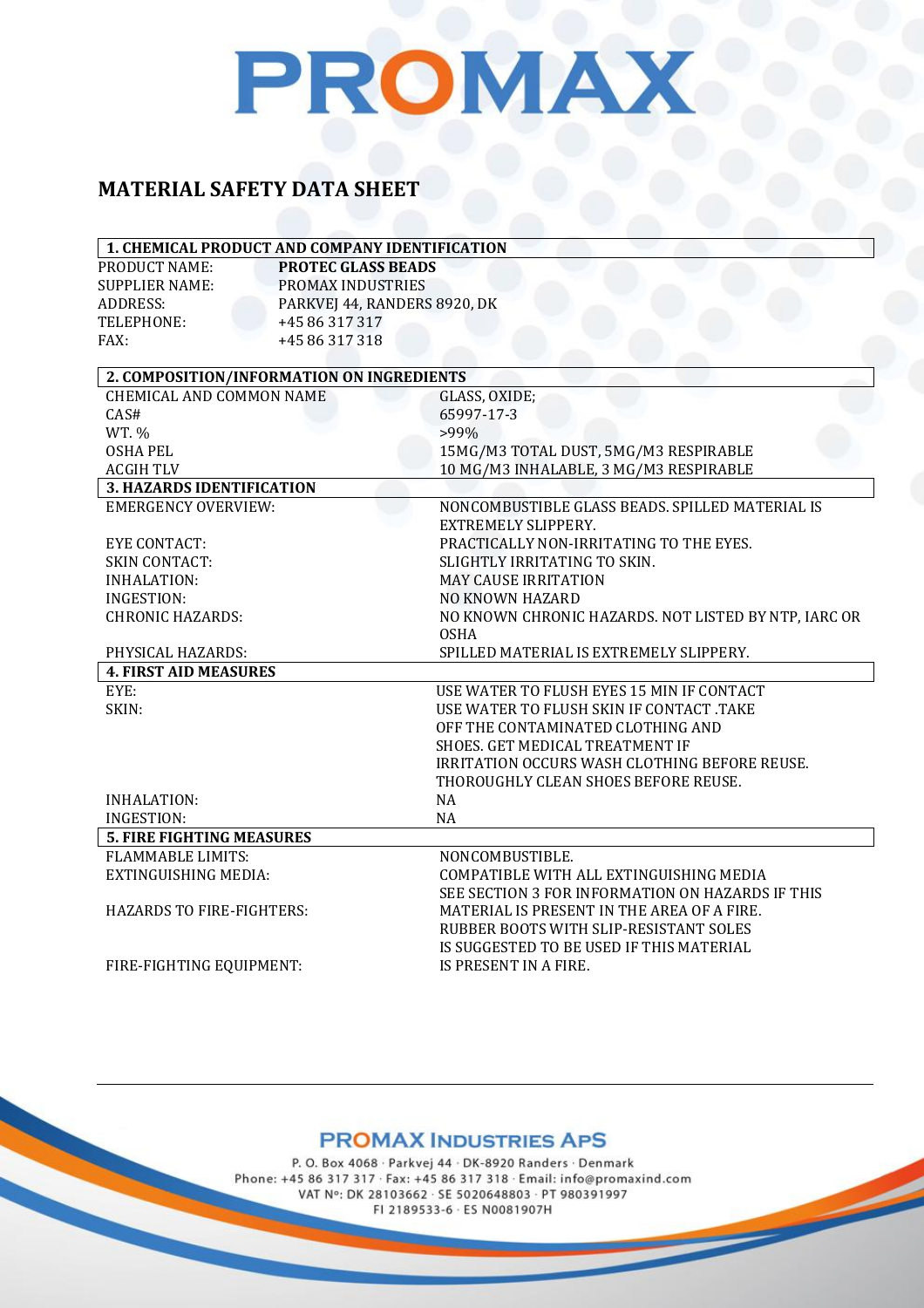## PROMAX

| <b>6. ACCIDENTAL RELEASE MEASURES</b>            |                                                      |
|--------------------------------------------------|------------------------------------------------------|
| PERSONAL PROTECTION:                             | RUBBER BOOTS WITH SLIP-RESISTANT SOLES, AND NIOSH IF |
|                                                  | <b>DUST RESPIRATOR WHERE</b>                         |
|                                                  | <b>DUST OCCURS. SEE SECTION 8</b>                    |
| ENVIRONMENTAL HAZARDS:                           | SINKS IN WATER. NO KNOWN HAZARD TO AQUATIC LIFE.     |
| SMALL SPILL CLEANUP:                             | <b>SHOVEL OR SWEEP UP SPILLED</b>                    |
|                                                  | MATERIAL CAREFULLY AND PLACE IN SUITABLE CONTAINER.  |
|                                                  | CONTAINER SHOULD BE CLOSED. USE APPROPRIATE          |
|                                                  | PERSONAL                                             |
|                                                  | PROTECTIVE EQUIPMENT (PPE). SEE SECTION 8.           |
| LARGE SPILL CLEANUP:                             | KEEP UNNECESSARY PEOPLE AWAY; ISOLATE HAZARD AREA    |
|                                                  | AND DENY ENTRY. DO                                   |
|                                                  | NOT WALK THROUGH SPILLED MATERIAL. CAREFULLY         |
|                                                  | SHOVEL OR SWEEP UP SPILLED                           |
|                                                  | MATERIAL AND PLACE IN SUITABLE CONTAINER. AVOID      |
|                                                  | <b>GENERATING DUST.</b>                              |
|                                                  | USE APPROPRIATE PERSONAL PROTECTIVE EQUIPMENT        |
|                                                  | (PPE). SEE SECTION 8.                                |
| <b>CERCLA RQ:</b>                                | THERE IS NO CERCLA REPORTABLE QUANTITY               |
|                                                  | FOR THIS MATERIAL.                                   |
| 7. HANDLING AND STORAGE                          |                                                      |
| HANDLING:                                        | CONTACT WITH EYES AND SKIN SHOULD BE AVOIDED.        |
|                                                  | PROMPTLY CLEAN UP SPILLS                             |
| STORAGE:                                         | STORE IN DRY CLEAN FIBER OR PLASTIC CONTAINERS       |
| 8. EXPOSURE CONTROLS/PERSONAL PROTECTION         |                                                      |
| <b>ENGINEERING CONTROLS:</b>                     | USE WITH ADEQUATE VENTILATION. CONTAINERS SHOULD     |
|                                                  | BE CLOSED. EYEWASH STATION SHOULD BE WITHIN DIRECT   |
|                                                  | ACCESS.                                              |
| RESPIRATORY PROTECTION:                          | USE A NIOSH-APPROVED DUST RESPIRATOR IF DUST OCCURS. |
|                                                  | <b>OBSERVE</b>                                       |
|                                                  | OSHA REGULATIONS FOR RESPIRATOR USE (29 C.F.R.       |
|                                                  | §1910.134).                                          |
| <b>SKIN PROTECTION:</b>                          | BODY-COVERING CLOTHING SHOULD BE WORN                |
| <b>EYE PROTECTION:</b>                           | SAFETY GLASSES SHOULD BE WORN                        |
| 9. PHYSICAL AND CHEMICAL PROPERTIES              |                                                      |
| APPEARANCE:                                      | <b>GLASS BEAD</b>                                    |
| COLOR:                                           | COLORLESS                                            |
| MELTING POINT:                                   | APPROXIMATELY 730° C                                 |
| ODOR:                                            | <b>ODORLESS</b>                                      |
| SPECIFIC GRAVITY:<br><b>SOLUBILITY IN WATER:</b> | $2.4 - 2.6$                                          |
| <b>10. STABILITY AND REACTIVITY</b>              | <b>INSOLUBLE</b>                                     |
| STABILITY:                                       | <b>STABLE</b>                                        |
| <b>CONDITIONS TO AVOID:</b>                      |                                                      |
| <b>MATERIALS TO AVOID:</b>                       | NONE.<br>DISSOLVES IN HF ACID.                       |
| HAZARDOUS DECOMPOSITION PRODUCTS:                | NONE KNOWN.                                          |
| 11. TOXICOLOGICAL INFORMATION                    |                                                      |
| <b>ACUTE DATA:</b>                               | WHEN TESTED FOR PRIMARY IRRITATION POTENTIAL, A      |
|                                                  | SIMILAR MATERIAL WAS                                 |
|                                                  |                                                      |

### **PROMAX INDUSTRIES APS**

P. O. Box 4068 · Parkvej 44 · DK-8920 Randers · Denmark Phone: +45 86 317 317 · Fax: +45 86 317 318 · Email: info@promaxind.com VAT Nº: DK 28103662 · SE 5020648803 · PT 980391997 FI 2189533-6 · ES N0081907H